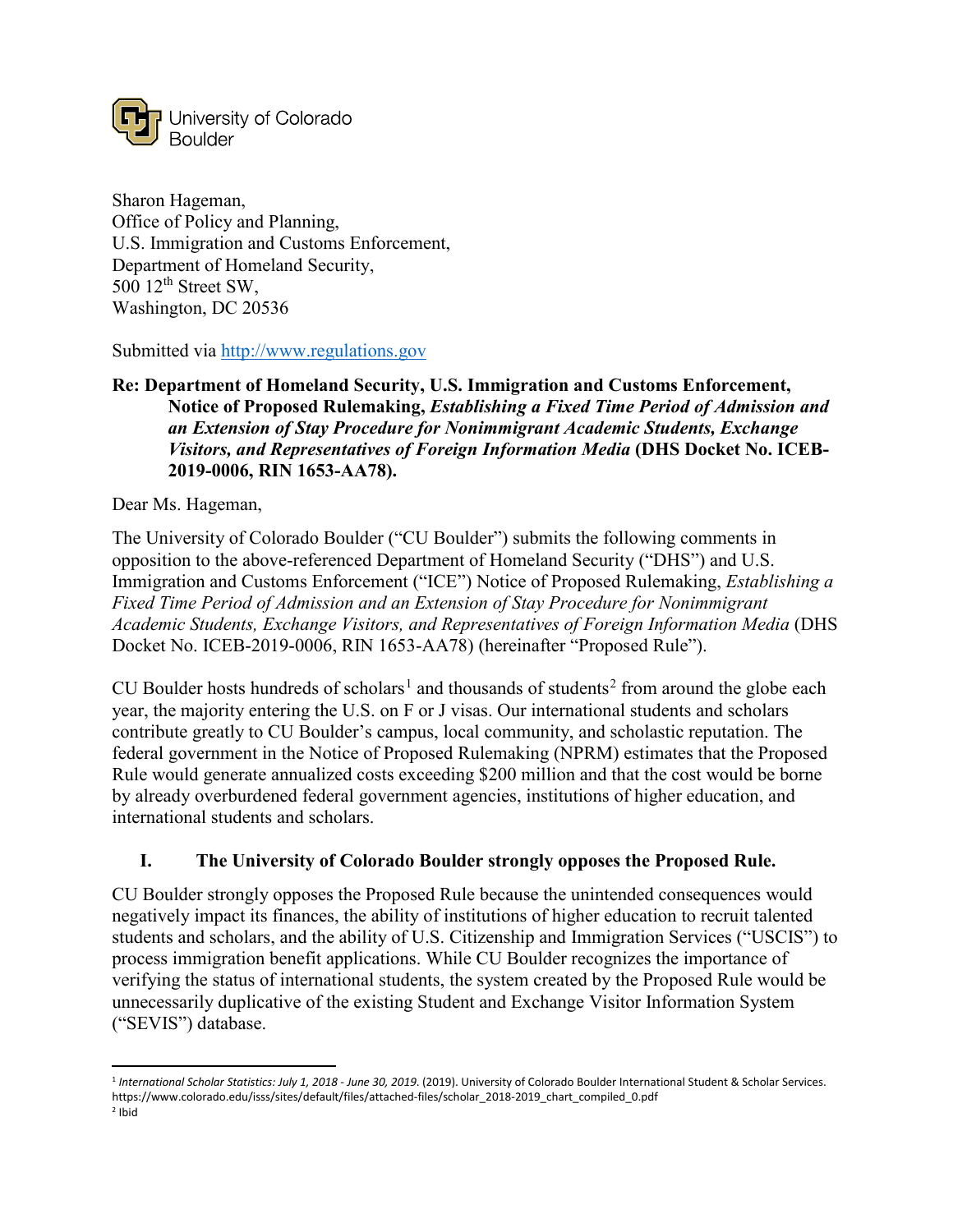Under the Administrative Procedure Act ("APA"), 5 U.S.C. § 706(a), reviewing courts shall set aside agency actions found to be "arbitrary, capricious, an abuse of discretion, or otherwise not in accordance with law." In *Motor Vehicle Mfrs. Ass'n of U.S., Inc. v. State Farm Mut. Auto. Ins. Co.,* the Supreme Court stated "[a]n agency rule is arbitrary and capricious if the agency has relied on factors which Congress has not intended it to consider, entirely failed to consider an important aspect of the problem, offered an explanation for its decision that runs counter to the evidence before the agency, or is so implausible that it could not be ascribed to a difference in view or the product of agency expertise." 463 U.S. 29, 43 (1983).

The justifications offered by DHS in the Proposed Rule run counter to the evidence before the agency demonstrating the negative effects on institutions of higher education and fail to consider important aspects of the issue detailed below. Therefore, we urge DHS to withdraw the Proposed Rule.

# **II. DHS fails to consider the negative financial impact of the Proposed Rule on institutions of higher education.**

The Proposed Rule acknowledges "public schools would incur incremental costs to comply with the proposed rule," without providing any quantifiable benefits to DHS, institutions of higher education, scholars, or students. Beyond their invaluable cultural, academic, and technological contributions to U.S. classrooms, international students are also a vital financial component to the U.S. higher education model.

According to Business Insider,<sup>[3](#page-1-0)</sup> international students in the U.S. help to subsidize American universities with \$900 billion in annual contributions. Because international students usually pay a higher out-of-state or international tuition, universities are able to lower costs for domestic students who would not otherwise be able to afford a higher education. During the 2018-19 academic year, international students at CU Boulder alone contributed \$169.3 million and supported 2,321 jobs in the state of Colorado.<sup>[4](#page-1-1)</sup>

In addition to the direct financial contributions that international students make to the education sector through tuition and fees, international students are also vital to the broader U.S. economy. According to Forbes, "areas with more foreign-born STEM workers have higher patenting rates, faster productivity growth, and higher earnings among U.S. natives."[5](#page-1-2) A study by Business Roundtable found that immigration increases job opportunities for native-born workers.<sup>[6](#page-1-3)</sup> Our community and state rely on international students.

As DHS acknowledges, the Proposed Rule will result in reduced enrollment of international students in the U.S. In fact, the Proposed Rule threatens to further contribute to the trend of decreasing international student enrollment since 2016 that is correlated with a series of

<span id="page-1-2"></span><span id="page-1-1"></span><sup>5</sup> Anderson, S. (2020, May 4). *Next Trump Immigration Target: OPT For International Students*. Forbes. https://www.forbes.com/sites/stuartanderson/2020/05/04/next-trump-immigration-target-opt-for-international-

<span id="page-1-0"></span> <sup>3</sup> Loudenback, T. (2016, September 16). *International students are now 'subsidizing' public American universities to the tune of \$9 billion a year*. Business Insider. https://www.businessinsider.com/foreign-students-pay-up-to-three-times-as-much-for-tuition-at-us-public-colleges-2016-9 <sup>4</sup> *Colorado Benefits from International Students*. (2019). NAFSA. https://www.nafsa.org/isev/reports/district?state=CO&district=02&year=2018

students/?utm\_source=AILA+Mailing&utm\_campaign=feb9599445-AILA8-05-04-2020&utm\_medium=email&utm\_term=0\_3c0e619096 feb9599445-291912705#55f02e6a45f9

<span id="page-1-3"></span><sup>6</sup> *The Economic Impact of Curbing the Optional Practical Training Program*. (2018). Business Roundtable.

https://www.businessroundtable.org/policy-perspectives/immigration/economic-impact-curbing-optional-practical-training-program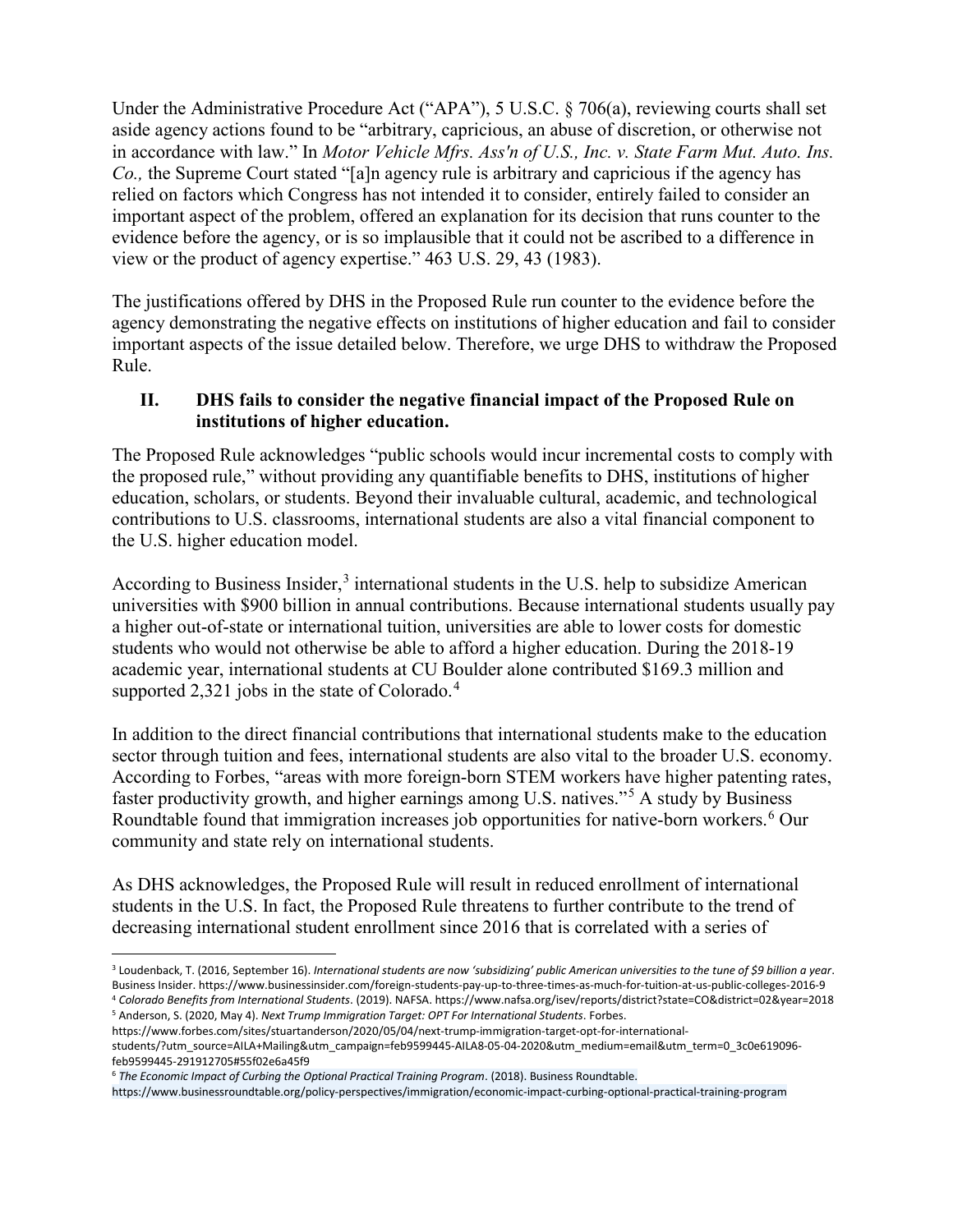increasingly unwelcoming immigration policies. This drop in enrollment has already cost the U.S. economy \$11.8 billion and more than 65,000 jobs according to Axios data.<sup>[7](#page-2-0)</sup> Conversely, Canada saw an increase in international student enrollment during the past few years. The number of international students from India studying at Canadian universities rose from 76,075 in 2016 to 172,625 in 2018, a 127% increase, according to the Canadian Bureau for International Education.<sup>[8](#page-2-1)</sup> The ongoing shift in the preference of international students away from U.S. institutions in favor of other English-speaking countries, and the associated financial impacts, would only be accelerated by the Proposed Rule. Jobs of U.S. workers are at stake.

### **III. DHS fails to consider the negative impact of the Proposed Rule on the recruitment of talented international students and scholars.**

If implemented, the Proposed Rule will create a system where international students cannot be guaranteed more than two or four years of study in the U.S., depending on their country of citizenship. The risk of not receiving renewal of status, not to mention the added cost of extension applications, will deter many international students from choosing to study in our country, further diminishing our international student enrollment rates.

The Proposed Rule acknowledges the changes "may adversely affect U.S. competitiveness in the international market for nonimmigrant student enrollment and exchange visitor participation." The Proposed Rule claims these negative effects will be mitigated by "opportunities for postgraduation employment, availability of financial aid, and reputation" associated with schools in the U.S. but cites only a single study from 2010 that explored the "factors that foreign students consider when choosing a business school in the U.S."[9](#page-2-2)

The Proposed Rule fails to properly consider the increasing international competition for students and scholars and the associated benefits those individuals bring to the institutions of higher education they select and the U.S. as a whole.

Students take an average of five years to complete a bachelor's degree in the U.S., according to the National Student Clearinghouse Research Center.<sup>[10](#page-2-3)</sup> At CU Boulder, most bachelor's degrees involve 120 credit hours. If international students enroll in 12 credits, CU Boulder's and DHS's definition of full-time enrollment, every fall and spring semester, they will require five years to complete a degree. Further, if undergraduate students transfer mid-degree, double major, add a minor, or change majors at all, they will almost certainly not be able to graduate in four years. At CU Boulder, from 2011 to 2019, the cumulative data reflect that 36% of international students have taken longer than four years to complete their bachelor's degrees.

Doctoral degrees, particularly in STEM fields, are not designed to be completed in four years, and often take in excess of seven years based on unexpected research outcomes, weather (when connected to outdoor research), and other variable aspects of the experimental process. The

<span id="page-2-0"></span> <sup>7</sup> Fernandez, M. (2020, September 12). *College international student enrollments plunge*. Axios. https://www.axios.com/international-studentenrollment-trump-covid19-5caad69c-f6d4-4b79-bfb4-7b6ed038bc5b.html

<span id="page-2-1"></span><sup>8</sup> Sood, J. (2020, May 13). *Canada leads the way in attracting and assimilating international students*. The American Bazaar.

<span id="page-2-2"></span>https://www.americanbazaaronline.com/2020/05/13/canada-leads-the-way-in-attracting-and-assimilating-international-students/ <sup>9</sup> FACTORS INFLUENCING THE UNIVERSITY SELECTION OF INTERNATIONAL STUDENTS. (2010). *ACADEMY OF EDUCATIONAL LEADERSHIP JOURNAL*, *14*(3), 59–75. https://www.abacademies.org/articles/aeljvol14no32010.pdf

<span id="page-2-3"></span><sup>10</sup> *Time to Degree – 2016*. (2016, September 18). National Student Clearinghouse Research Center.

https://nscresearchcenter.org/signaturereport11/#:~:text=MAJOR%20FINDINGS- ,Enrolled%20Time%20to%20Degree,5.1%20academic%20years%2C%20on%20average.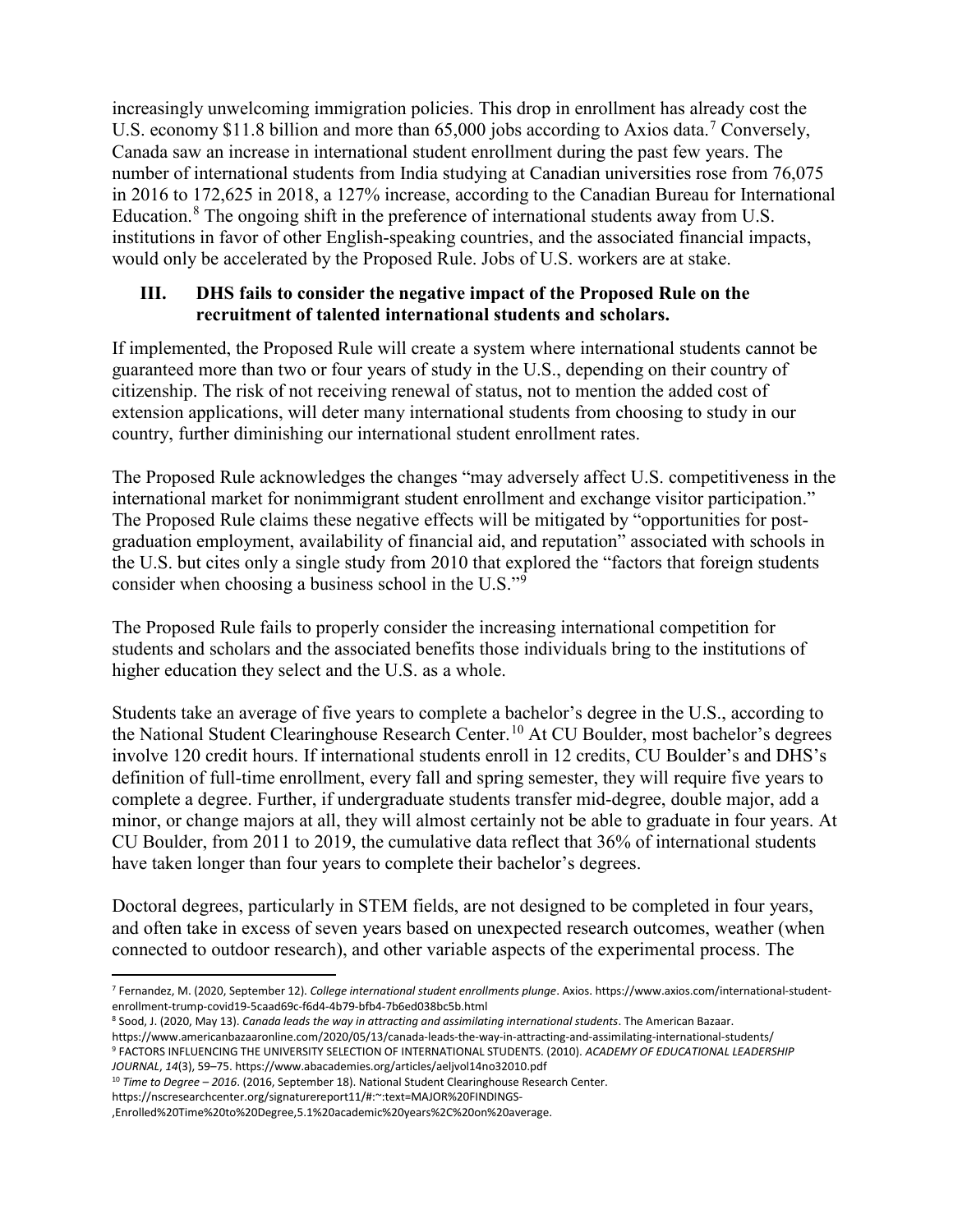COVID-19 pandemic and associated economic crises increased the severity of these complications and exemplify factors that are beyond the students' control. Over the past decade, the CU Boulder has annually awarded almost 400 doctorate degrees with international students earning over 19% of degrees awarded.

The Proposed Rule will also make it more difficult to attract students to the English Language Program at CU Boulder's International English Center. According to Open Doors Data on intensive English Programs released by the Institute for International Education in August 2020, 49% of IEP students intend to continue post-secondary education in the U.S. The Proposed Rule would put up artificial boundaries for these students to transition from one phase of their education to the next, adding yet another barrier to recruitment of international students at all degree levels.

International students who are not able to complete their degrees within four years (or even two years depending on country of birth or citizenship) based on standard academic reasons will deal with uncertainty about whether they can stay in the U.S. to finish based on an assessment by USCIS adjudicators who do not have expertise in academic studies and degree progression. Moreover, students will have to pay the extension application filing fee and associated biometrics processing fee with each extension request. When faced with all these bureaucratic and financial barriers coupled with unknown outcomes, international students will choose to attend universities outside of the U.S.

Take, for example, Wei Wu. Mr. Wu came to CU Boulder in 2008 on an F-1 visa as an English language student. He decided to stay to complete a music certificate program. After this, he did another change of level to get his master's degree in voice performance (opera), which he completed in 2013. He then went on to do a year of Optional Practical Training ("OPT"), finishing in 2014, for a total of six years in F-1 nonimmigrant status under CU Boulder's sponsorship alone. Mr. Wu has since joined the New York Metropolitan Opera and in 2019 *won a Grammy* in the Best Opera Recording category for his performance in *The (R)evolution of Steve Jobs*. [11](#page-3-0) Mr. Wu has become an important and renowned artist of our time, and CU Boulder wants to continue being an attractive option as a university for such talent across the world, rather than diverting talent to other countries through unnecessarily burdensome rules.

Beyond reducing international student enrollment numbers, the Proposed Rule would hurt the U.S.'s ability to attract the most talented international researchers who contribute technological advancement and innovation. Research and innovation are vital to CU Boulder. In fiscal year 2019, CU Boulder received \$631 million in research grants. Among public universities, the CU Boulder receives the most NASA funding. In addition, CU Boulder has close research partnerships with federal labs across the state. Without a guarantee that graduate students in F-1 nonimmigrant status will have enough time to complete their degrees and therefore move into OPT to continue research, or a guarantee that Exchange Visitor scholars in J-1 nonimmigrant status will be able to extend their programs year by year as more grant funding is secured, CU Boulder will lose talented researchers from around the world. The Proposed Rule will diminish our ability to receive research grants and continue the high quality of research for which we are

<span id="page-3-0"></span> <sup>11</sup> Garfinkel, T. (2020). *2020 Alumni Award Winners*. Forever Buffs. https://www.colorado.edu/homecoming/2020alumniawardwinners#Wu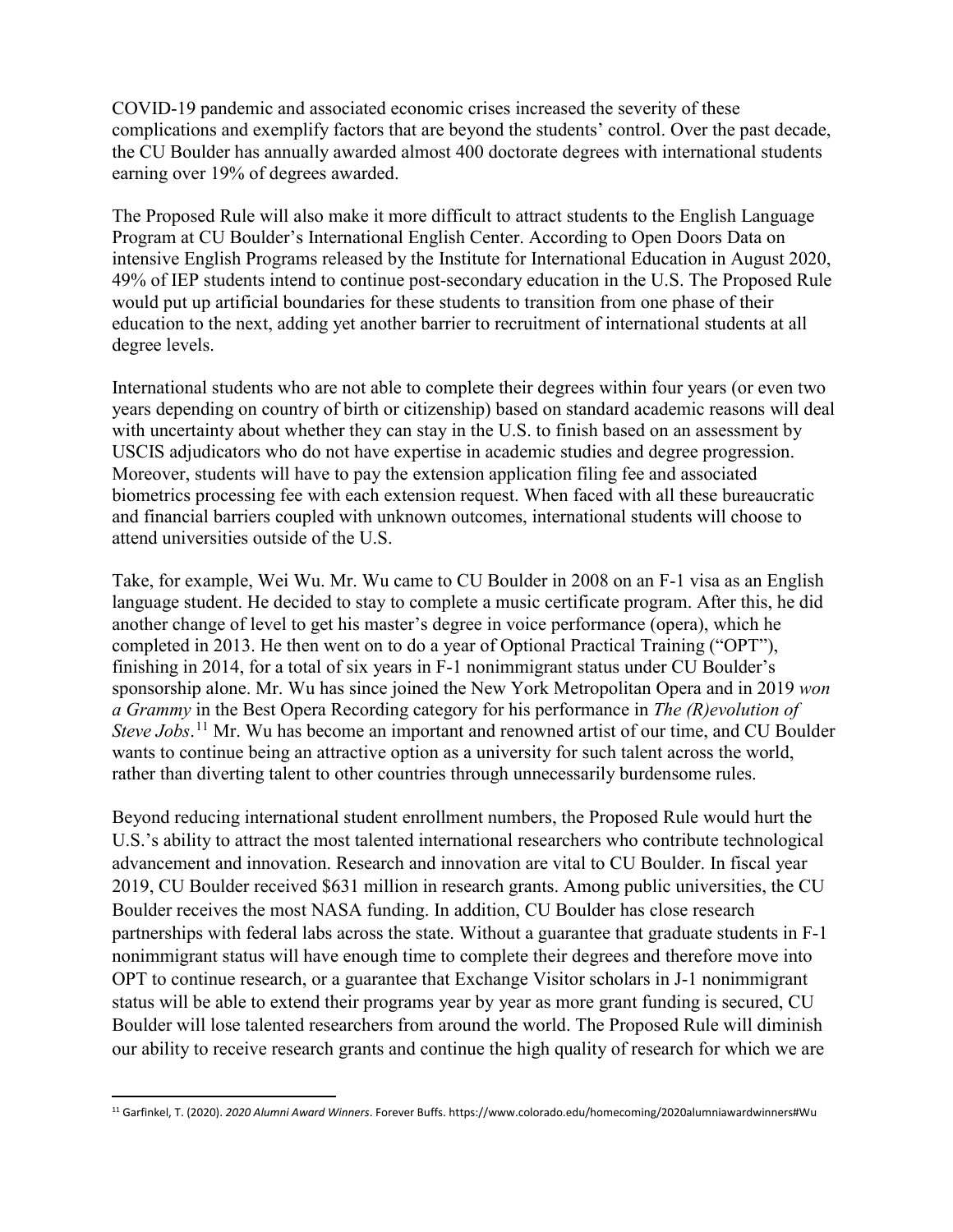known given that in the past five years approximately 360 of CU Boulder's postdoctoral scholars have been on F-1 or J-1 visas.

The Proposed Rule fails to address the major positive impact of international scholars on the U.S.'s academic vitality and prestige. Since 2000, immigrants to the U.S. have received 39% of all Nobel Prizes won by Americans in physics, chemistry, and medicine.<sup>[12](#page-4-0)</sup> Additionally, nearly 25% of America's \$1 billion startups have founders who originally came to the U.S. as international students.<sup>[13](#page-4-1)</sup> Further, this regulation will hurt the trajectory of talented international scholars who transition to the H-1B visa for highly skilled workers. Partnership for a New American Economy found that each H-1B worker is associated with creating 1.83 jobs for Americans.<sup>[14](#page-4-2)</sup> At CU Boulder, in the past five years, approximately 243 international students and scholars in F-1 or J-1 nonimmigrant status have changed to H-1B nonimmigrant status.

The Proposed Rule would negatively impact the ability of institutions of higher education in the U.S., including CU Boulder, to attract preeminent scholars and students from around the world and maintain the prestigious level of research spanning from climate science and renewable energy to quantum information science and artificial intelligence that CU Boulder is known for. Losing these students and scholars to institutions of higher education in other countries will hinder the ability of the U.S. to influence world events.

Student exchange between the U.S. and the Soviet Union expanded in the late 1950s, leading to a proliferation of Western ideals that ultimately precipitated the collapse of the Soviet Union.<sup>[15](#page-4-3)</sup> Research based on data from 1955 to 2005 demonstrated a strong correlation between educational exchange and the spread of democracy.<sup>[16](#page-4-4)</sup> Recruiting from a global pool of students and scholars can allow the U.S. to continue competing with China in the race for global power, despite having only a fraction of the population.<sup>[17](#page-4-5)</sup> Immigrants and their families power the economy through their dedicated research and the many successful companies they build.<sup>[18](#page-4-6)</sup> The Proposed Rule fails to fully consider the negative impact the changes would have on the vitality of the United States.

### **IV. DHS fails to consider the negative impact of the Proposed Rule on an already overburdened immigration benefit adjudication infrastructure.**

The onset of the COVID-19 pandemic forced DHS to severely limit operations to protect the health of officers and applicants. Receipts dropped drastically due to office closures and related uncertainties, resulting in a USCIS request to Congress of \$1.2 billion in emergency funding to

<span id="page-4-4"></span> $16$  *Id.* 

<span id="page-4-0"></span> <sup>12</sup> *IMMIGRANTS AND NOBEL PRIZES : 1901 - <sup>2017</sup>*. (2017, October). National Foundation for American Policy. http://nfap.com/wpcontent/uploads/2017/10/Immigrants-and-Nobel-Prizes-1901-to-2017.NFAP-Policy-Brief.October-20171.pdf  $13$  Ibid

<span id="page-4-2"></span><span id="page-4-1"></span><sup>14</sup> *The H-1B Employment Effect*. (2015). Partnership for a New American Economy. http://www.newamericaneconomy.org/wpcontent/uploads/2015/04/H1B\_Effect.pdf

<span id="page-4-3"></span><sup>15</sup> Spilimbergo, A (2009, Mar.), *Democracy and Foreign Education,* The American Economic Review, https://www-jstororg.colorado.idm.oclc.org/stable/pdf/29730195.pdf?refreqid=excelsior%3A816bc1446dab0abce9ff7e676e1a267c.

<span id="page-4-5"></span><sup>&</sup>lt;sup>17</sup> M. Peter McPherson, How a Proposed Student Visa Rule Would Discourage Top Talent From Coming to the U.S., Forbes (Oct. 19, 2020), [https://www.forbes.com/sites/petermcpherson/2020/10/19/how-a-proposed-student-visa-rule-would-discourage-top-talent-from-coming-to](https://www.forbes.com/sites/petermcpherson/2020/10/19/how-a-proposed-student-visa-rule-would-discourage-top-talent-from-coming-to-the-us/#63ce792a1047)[the-us/#63ce792a1047.](https://www.forbes.com/sites/petermcpherson/2020/10/19/how-a-proposed-student-visa-rule-would-discourage-top-talent-from-coming-to-the-us/#63ce792a1047)

<span id="page-4-6"></span><sup>&</sup>lt;sup>18</sup> Stef W. Kight, *Study: Immigrants and their kids founded 45% of U.S. Fortune 500 Companies, Axios (Jul. 22, 2019)*, [https://www.axios.com/immigrants-founders-fortune-500-companies-7e883b5a-1b76-462c-83b5-be68e2e9cae4.html.](https://www.axios.com/immigrants-founders-fortune-500-companies-7e883b5a-1b76-462c-83b5-be68e2e9cae4.html)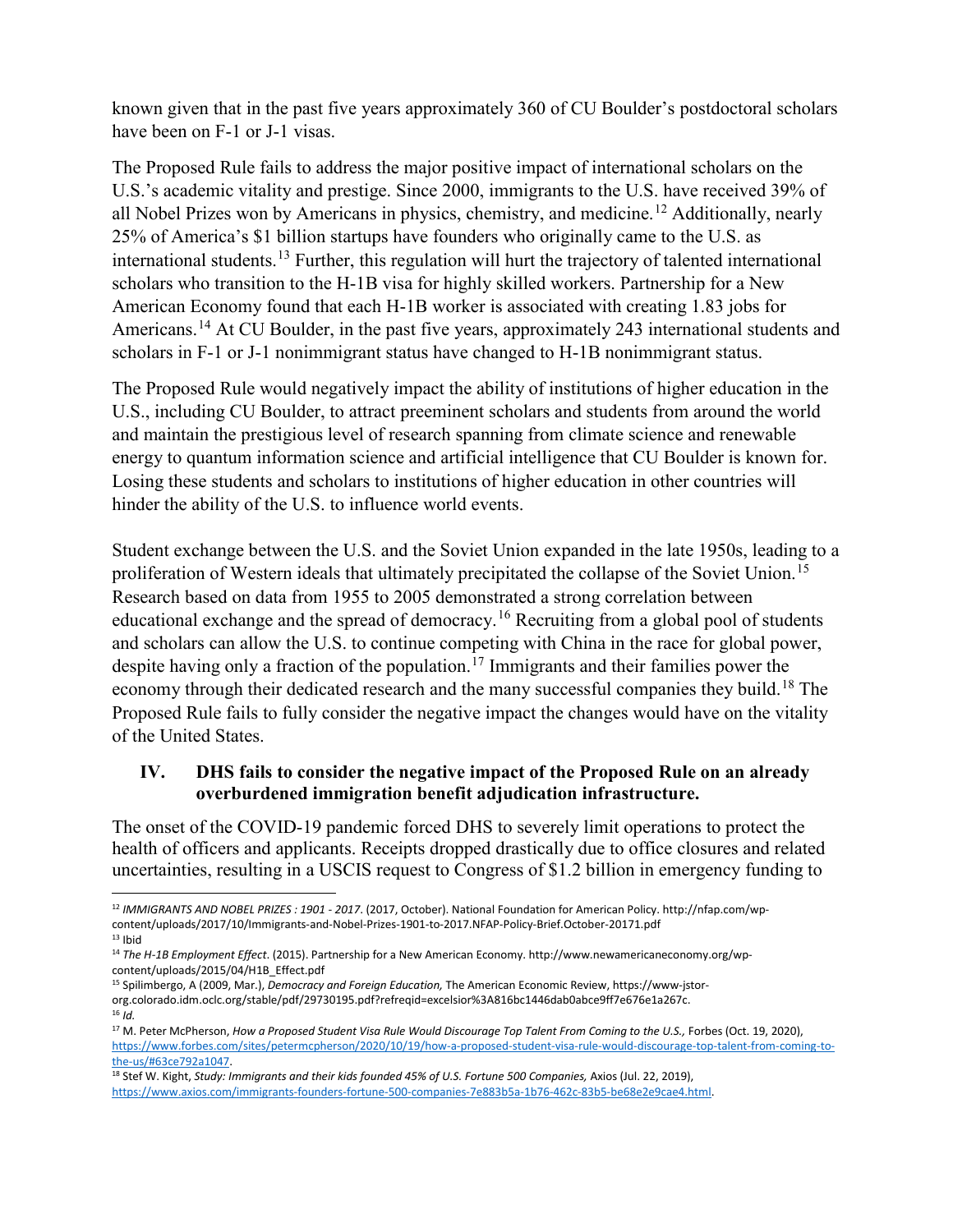cover the shortfall.<sup>[19](#page-5-0)</sup> USCIS ultimately announced it would "be able to maintain operations through the end of fiscal year 2020" thanks to the adoption of "[a]aggressive spending reduction measures."<sup>[20](#page-5-1)</sup>

The anticipated operational impacts of these measures "include increased wait times for pending case inquiries with the USCIS Contact Center, longer case processing times, and increased adjudication time for aliens adjusting status or naturalizing." These delays will inevitably be layered on top of existing backlogs that have plagued the USCIS adjudication system for decades.<sup>[21](#page-5-2)</sup> The backlog and budget shortfall persist despite increasing fees paid by applicants throughout the Trump and Obama administrations.<sup>[22](#page-5-3)</sup>

Through the Proposed Rule, DHS is continuing a practice of dedicating scarce financial resources to search for rare instances of fraud. The decision to prioritize fraud detection at the expense of efficiently processing applications cannot reasonably be ascribed to agency expertise where DHS fails to offer quantifiable benefits of the Proposed Rule and fails to provide evidence of F or J visa fraud occurring at major public institutions like CU Boulder. The fears of students and scholars facing uncertain renewal of status would be magnified by the uncertainty that USCIS could properly adjudicate their application in time.

Although DHS acknowledges  $SEVIS<sup>23</sup>$  $SEVIS<sup>23</sup>$  $SEVIS<sup>23</sup>$  requires extensive documentation with the goal of determining whether an individual's record "should remain in active status or change to reflect a change in circumstances," DHS "believes that the determinations of program extension and extension of stay should be separated." This position will place additional burdens on USCIS officers already struggling to adjudicate various other immigration benefit applications in a timely fashion.

DHS claims the Proposed Rule is necessary to mitigate fraud risks because it "would establish a mechanism for immigration officers to assess these nonimmigrants at defined periods (such as when applying for an extension of stay in the U. S.s beyond a 2- or 4-year admission period) and determine whether they are complying with the conditions of their classification." However, DHS fails to justify why the burdens imposed by the Proposed Rule are more effective or efficient at detecting fraud than (1) an approach involving information sharing between USCIS immigration officers and the SEVIS-system, as maintained by ICE or (2) by dedicating additional financial resources to ICE following up on termination of F and J records in SEVIS.

If DHS believes substantial fraud exists in the F and J visa programs, it does not provide any evidence of it occurring at major public institutions of higher education. The isolated incidents of fraud cited in the Proposed Rule do not provide sufficient justification for a change in the

<span id="page-5-0"></span> <sup>19</sup> *AILA and the American Immigration Council Send Letter to Congressional Appropriators Regarding USCIS Emergency Funding Request*. (2020, May 29). American Immigration Lawyers Association. https://www.aila.org/advo-media/aila-correspondence/2020/aila-and-aic-letter-tocongressional-appropriators

<span id="page-5-1"></span><sup>20</sup> *USCIS Averts Furlough of Nearly 70% of Workforce*. (2020, August 25). U.S. Citizenship and Immigration Services.

https://www.uscis.gov/news/news-releases/uscis-averts-furlough-of-nearly-70-of-workforce

<span id="page-5-2"></span><sup>21</sup> *Colorado State Advisory Committee to the U.S. Commission on Civil Rights*. (2020, September). United States Commission on Civil Rights. https://www.usccr.gov/pubs/2019/09-12-Citizenship-Delayed-Colorado-Naturalization-Backlog.pdf

<span id="page-5-3"></span><sup>22</sup> Rand, D., & Milliken, L. (2020, June 15). *The Case of the Insolvent Federal Agency: A Forensic Analysis of Public Data on U.S. Citizenship & Immigration Services*. N.Y.U. Journal of Legislation & Public Policy. https://nyujlpp.org/quorum/the-case-of-the-insolvent-federal-agency-aforensic-analysis-of-public-data-on-u-s-citizenship-immigration-services/

<span id="page-5-4"></span><sup>23</sup> *Student and Exchange Visitor Program*. (2020, July 15). U.S. Immigration and Customs Enforcement. https://www.ice.gov/sevis